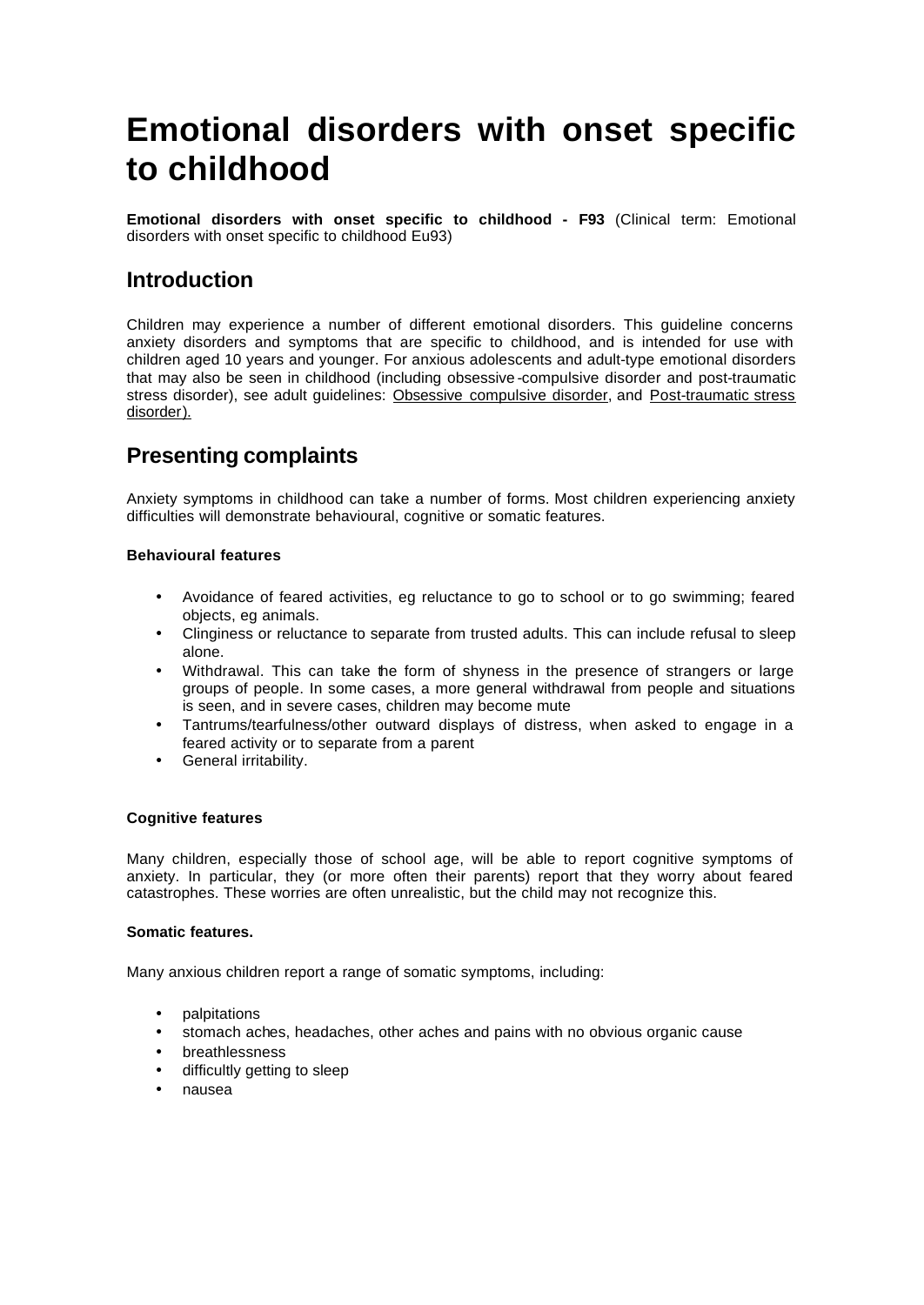- feeling wobbly or 'jelly legs'
- 'butterflies'.

Some may present their anxiety in an entirely physical form, although with further sensitive questioning, evidence of behavioural and cognitive symptoms of anxiety is usually also present.

## **Differential diagnosis and co-existing conditions**

- Depressive disorder F32# often co-exists with anxiety and can be very difficult to distinguish in this age group. Marked sleep disturbance, disturbed appetite, dysphoric mood, or tearfulness in the absence of direct anxiety provocation could indicate that a child is depressed.
- Obsessive -compulsive disorder (OCD) F42 (adult), indicated by the presence of marked rituals or compulsive behaviours. Most children have phases of ritualized behaviour, which can usually be distinguished from OCD by the degree of distress caused if a ritual is interrupted, and the number of rituals present at any one stage.
- Post-traumatic stress disorder F43.1 (adult) if the onset of anxiety was preceded by an extremely distressing experience.
- Maltreatment children who have experienced physical, emotional or sexual abuse are at high risk of developing emotional difficulties; this possibility should always be borne in mind. Concern should be raised when anxiety onset occurs over a short period subsequent to relatively normal development and when no other explanation (eg change of school/family circumstances) is apparent.
- Physical illness it is important to exclude an organic cause for emotional difficulties, particularly where the child presents with mostly physical symptoms. When physical symptoms occur only in specific situations (eg severe headaches on weekdays, but symptom free at weekends and during school holidays), this is a good indication that they might be anxiety-related. It is then usually safe to conclude that symptoms have a psychological origin.
- Normal behaviour it is often difficult to diagnose anxiety disorder in young children, because a moderate level of anxiety is normative at certain developmental stages. For example, most toddlers show some anxiety when separated from their primary caregiver; a large minority of pre-school and infant school-aged children will express fears of the dark, animals, monsters/ghosts and the like. These worries should not, on their own, raise too much concern, unless they are causing marked distress for the parent or child, or they interfere with the child's ability to engage in developmentally important activities (eg a child who is unable to sleep in their own bed because they are afraid of the dark).

## **General management and advice to parents and carers**

GPs wishing to manage a case themselves should attempt to determine the factors that might be maintaining or causing the anxiety. Multiple factors should be investigated:

- Is an external problem causing the child to be anxious, for example bullying at school or academic difficulties? This should be addressed in the first instance.
- Is the parent anxious? Anxious children very often have an anxious parent. It is thought that children can learn to be anxious from their parents. Advise parents to minimize their own displays of fear or worry when the child is present. A referral to adult mental health services might also be appropriate.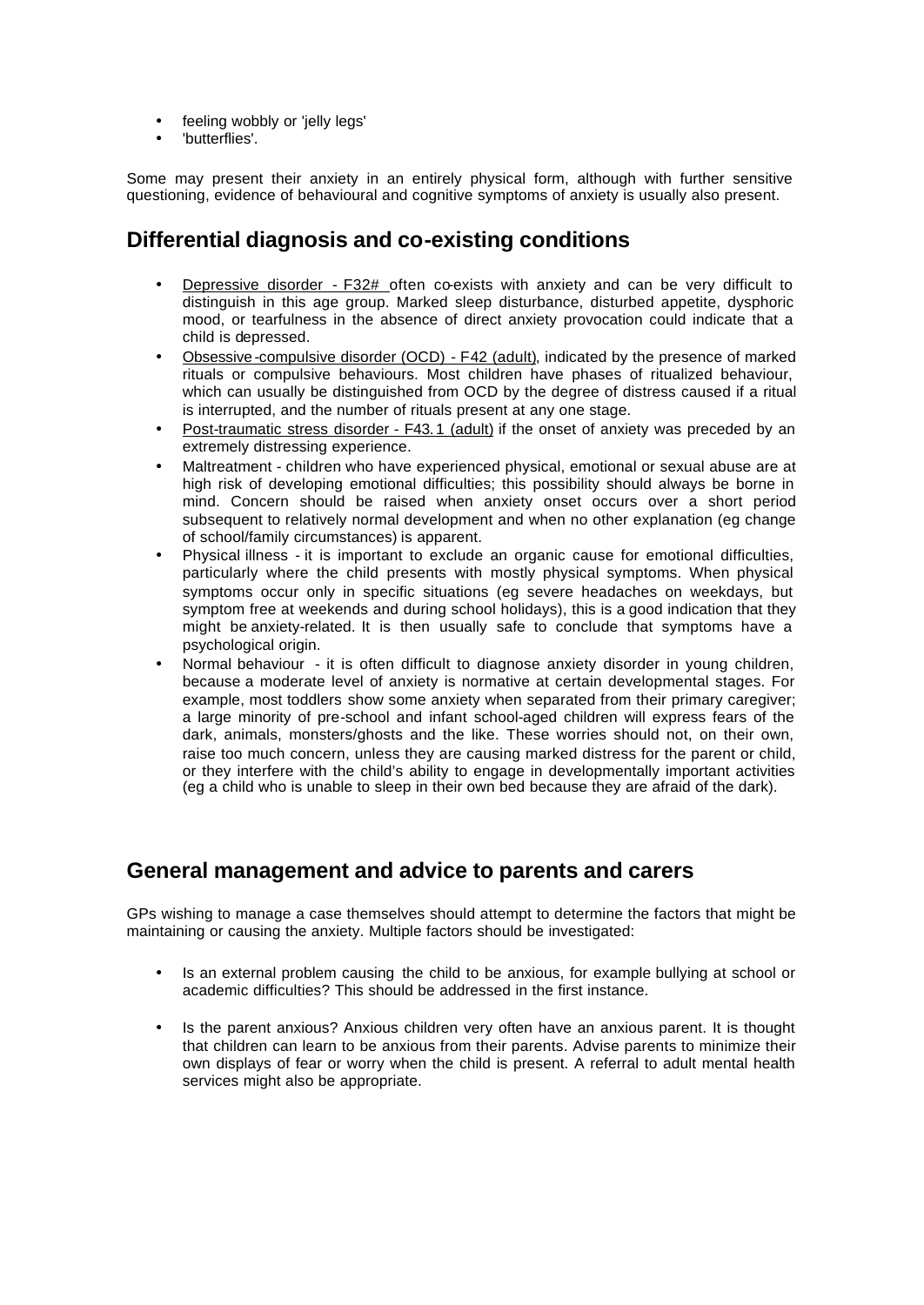• Does the parent allow the child to avoid feared activities?

- Gently explain that the child needs to learn to cope with their fear, and should not be allowed to avoid feared activities.

- Expose a child with a severe phobia to their fear in a number of graded steps; do not suddenly force them to cope with their fear unsupported. If the practitioner does not feel confident in helping the family to develop this 'hierarchy', a referral to specialist services should be made.

- Encourage parents to display a calm and confident appearance when their child is being exposed to their fear. If they appear upset at their child's distress, the child will pick this up and will then become more distressed.

- How are brave behaviours being encouraged in the family? Encourage parents to praise and give small rewards for displaying brave behaviour, for example a shy child might be told 'If you go into the shop and ask the lady for some sweets, then I will give you the money to pay for them', 'If the child does not approach the assistant, do not provide sweets on that occasion. School-age children respond well to star charts. The rules for using star charts for brave behaviour are as follows:
	- Only focus on one or two behaviours at a time
	- Have one star chart per behaviour

- Negotiate rules for the star chart, for example 'sleeping in own bed for one night = one star; four stars = trip to the swimming pool'

- Ignore mistakes and failures – do not ever mark them on the star chart. Simply carry on awarding stars when they are earned.

- Does the parent have good basic parenting skills? Are they consistent and gentle in their use of discipline, or do they shout a lot, or use smacking? Do they use praise and reward to encourage desirable behaviour? There is evidence that many parents of anxious children have impaired parenting skills. If basic advice on these issues is not adequate to change parenting practice (and it is often very difficult for parents to change), attendance at a parenting class may be helpful. Most communities now have access to parenting classes.
- Does the child have a relatively healthy lifestyle? In particular, parents should be encouraged to:
	- monitor their child's caffeine intake
	- make sure that their child eats regularly
	- establish regular daily routines for their child.

The practitioner should do the following:

- Reassure parents that anxiety often passes, and by following the advice given above, there is a strong likelihood of a good outcome.
- Educate parents about their child's anxiety. It is often helpful to explain the fight/flight response and its role in causing distressing physical symptoms. Parents often fail to push their child to expose to their fear, because the physical symptoms that this elicits are so worrying. Strongly emphasize that these symptoms are not harmful to the child.